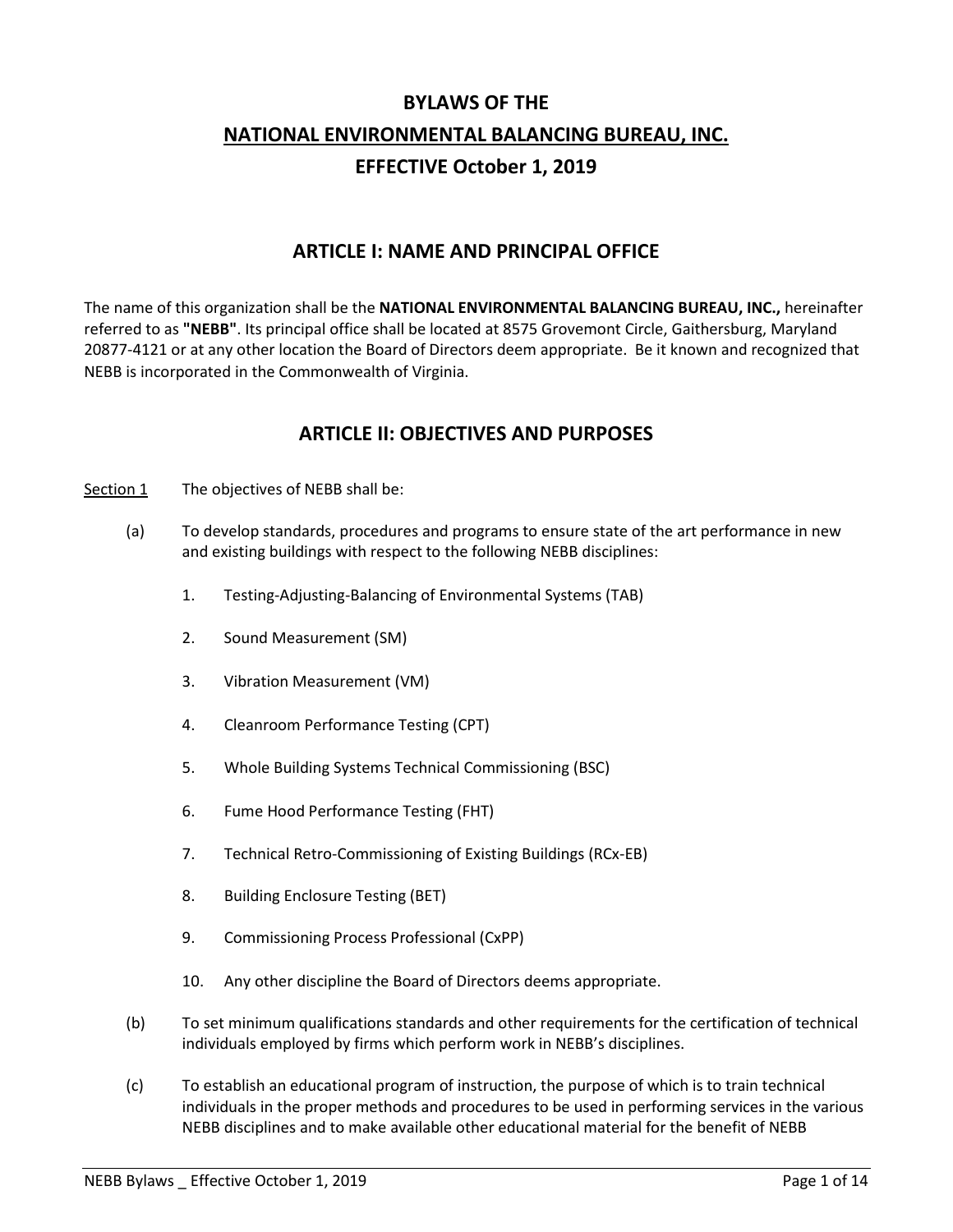Certified Firms, their employees, Certified Individuals and the industry in general.

- (d) To certify (i.e., accredit) firms ("NEBB Certified Firms"), professionals ("NEBB Certified Professionals") and technicians ("NEBB Certified Technicians") that meet the applicable requirements as established by NEBB, as defined in the NEBB Operational Procedures.
- (e) To serve as a focal point for educational and technical materials pertinent to performing services in the various disciplines involving environmental systems.

(f) To develop additional disciplines for the benefit of NEBB Certified Firms, Certified Professionals and Certified Technicians and the public.

## **ARTICLE III: AFFILIATION**

Section 1 The organization shall have no members. Firms may affiliate with NEBB for the purpose of becoming certified in one (1) or more of the disciplines of NEBB and shall have at least one (1) Designated Certified Professional in each discipline for which a firm is certified.

Firm Certification shall include two (2) stages:

- (a) Upon application, and during a specified period as defined in the Operational Procedures, firms pursuing certification shall be termed "Applicant Firms".
- (b) Firms meeting the requirements and criteria for NEBB certification shall be termed "Certified Firms".
- (c) Certified Firms affiliated and in good standing with NEBB shall have the right to perform and certify works in accordance with the Operational Procedures and applicable discipline Procedural Standards for which they maintain certification; firms not NEBB Certified, that employ NEBB Certified individuals, shall not make this performance claim.
- Section 2 Individuals may affiliate with NEBB for the purpose of becoming certified in any of the NEBB Disciplines.

Individual Certification shall include two (2) stages:

- (a) Upon application, and during a specified period as defined in the Operational Procedures, individuals pursuing certification shall be termed "Candidate".
- (b) Individuals meeting the requirements and criteria for NEBB certification shall be termed "Certified Professionals" or "Certified Technician".
- (c) Certified Individuals employed by a NEBB Firm and in good standing with NEBB shall have the right to perform and certify work in accordance with the Operational Procedures and applicable discipline Procedural Standards for which they maintain certification; individuals not NEBB Certified nor employed by a NEBB Certified Firm, shall not make this performance claim.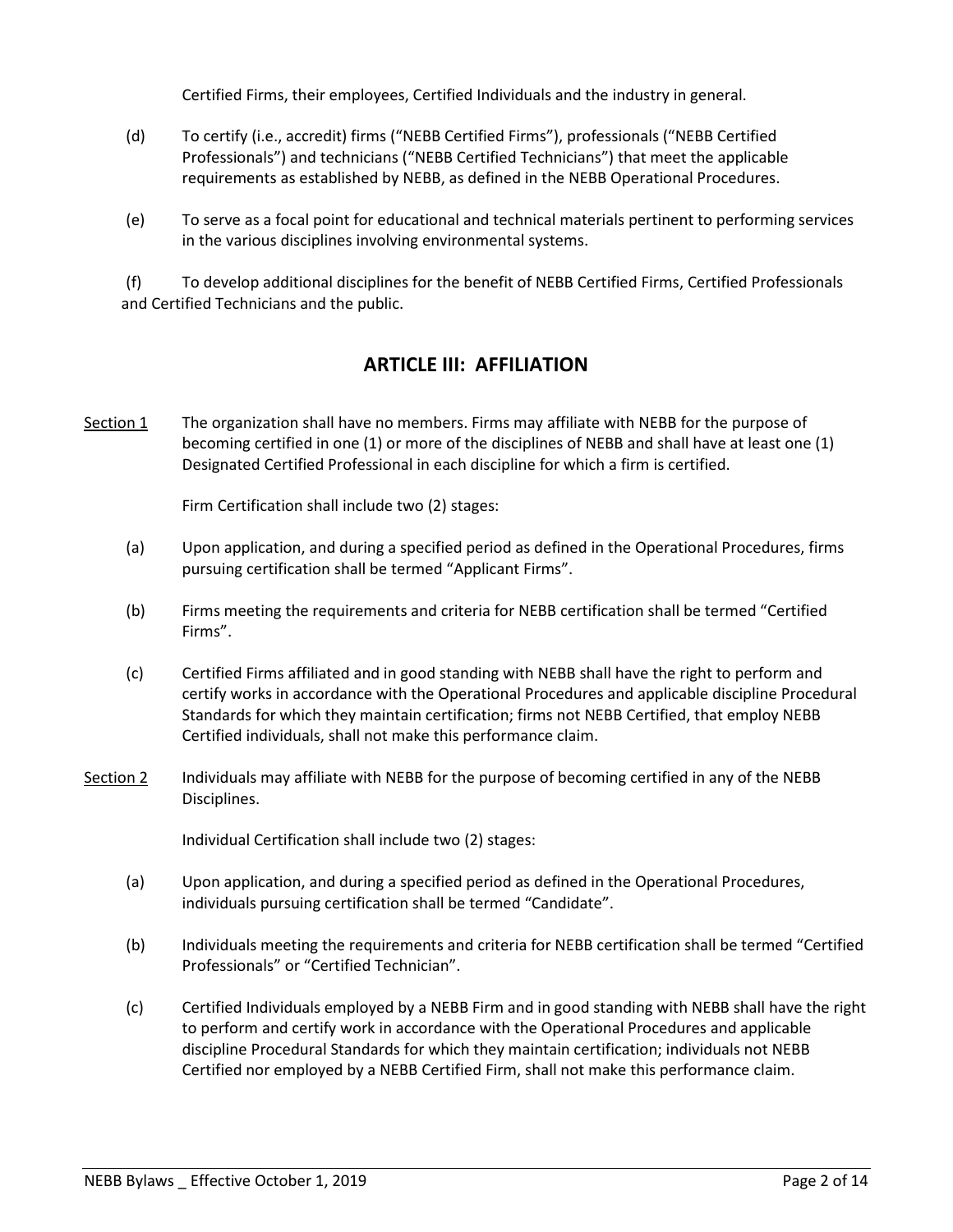## **ARTICLE IV: FINANCES**

- Section 1 The Board of Directors shall have the right to charge reasonable fees for services rendered by the organization in order to cover operating costs and to provide working capital as necessary to carry out the purposes of NEBB.
- Section 2 No part of the net earnings of the organization shall inure to the benefit of, or be distributable to, its Officers or Directors or any other private person or persons, except that the organization shall be authorized and empowered to pay reasonable compensation for services rendered and to make payments and distributions in furtherance of the purposes set forth in Article II. The organization may engage in lobbying efforts, or attempts to influence legislation, provided the same are related to the organization's objectives. Notwithstanding the foregoing, the organization shall not engage in activities that support a particular candidate for public office.

## **ARTICLE V: BOARD OF DIRECTORS**

- Section 1 A Board of Directors shall govern the business and affairs of NEBB. The Board of Directors shall be comprised of thirteen voting Directors. Directors shall be appointed in the following manner:
	- (a) The NEBB Executive/Finance Committee (E/FC) shall nominate Directors for a two-year term. The Executive Finance Committee shall strive to nominate candidates from all of the NEBB disciplines and from the various types of Certified Firms that comprise the organization, to promote a diverse mix of Board members. All of the nominated Directors are subject to the approval and confirmation of the then current Board of Directors.
	- (b) All individuals nominated, approved and confirmed to serve on the NEBB Board of Directors must be NEBB Certified Professionals, employed by firms certified by NEBB in one (1) or more of the disciplines for which NEBB issues certifications.
	- (c) The Executive/Finance Committee shall not nominate, and the NEBB Board of Directors shall not approve or confirm, any person as a Director if, as a result, there would be more than one (1) Director from any one (1) firm or from multiple firms operating under a common ownership.
	- (d) In the event that a Director ceases to be employed by a NEBB Certified Firm, the Director shall be allowed to serve no more than 13 months unless the Director again becomes an employee of a Certified Firm.
	- (e) **Board Term Limits:** No Director shall serve for more than three (3) successive, full, two-year terms, but may be re-elected following the intervention of two (2) years. Partial-term service as an Interim Director shall not be counted against the term limits established for Directors.
	- (f) In the event that a Director is selected as the President-Elect, Vice President or Treasurer during the last year of a third consecutive term, that Director shall be allowed to serve additional years to serve as President-Elect, Vice President or Treasurer, respectively.
	- (g) The positions of President and Immediate Past President are filled by succession, as addressed in ARTICLE VI, Section 1, "Officers". If Director eligibility has otherwise expired, the President and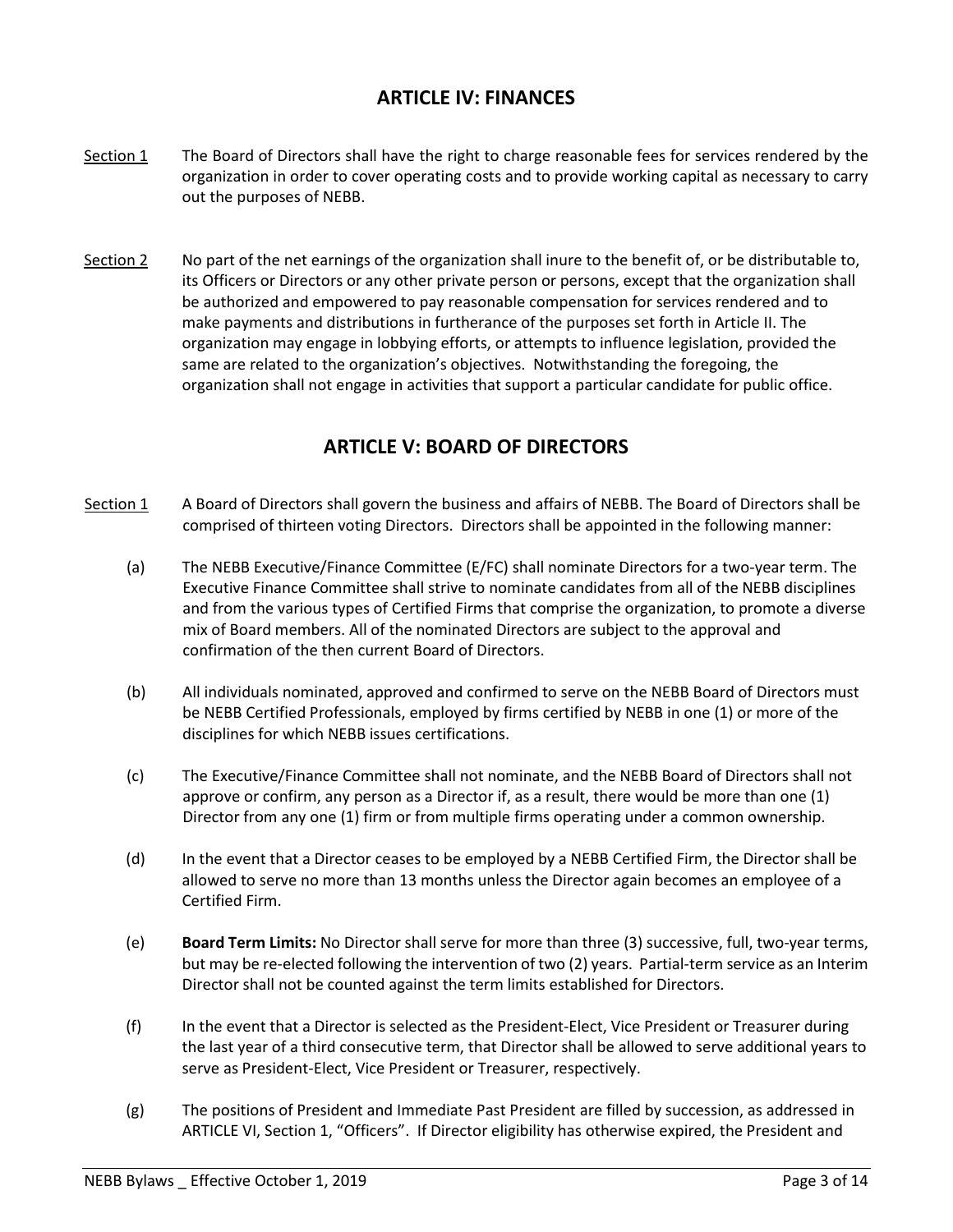Immediate Past President will be allowed to remain Directors in order to serve these officer positions, respectively.

- (h) **Immediate Past President Resignation:** The Immediate Past President is not eligible to serve as a Director or Officer upon completion of his or her year as Immediate Past President but may be reelected as a Director following the intervention of two (2) years.
- (i) In the event of the inability or failure of a Director to serve, the NEBB Executive/Finance Committee shall nominate an Interim Director to replace any such Director. Interim Director candidates are subject to the approval and confirmation of the then current Board of Directors.
- (j) A Director may be removed for cause from the NEBB Board of Directors by a two-thirds (2/3) majority vote of the Board.
- Section 2 The Board of Directors shall have and exercise control over the business, property and affairs of NEBB and shall have full power and authority to act for or represent NEBB on all matters. Such authority shall include, but not be limited to, approval of the following:
	- (a) All NEBB Budgets.
	- (b) Any expense in excess of approved budgets.
	- (c) Any amendment to current firm and individual certification requirements.
	- (d) Any revisions or updates to NEBB Procedural Standards
	- (e) Any additional program, any substantive change to existing programs, such as but not limited to the generation and publication of training materials for sale or distribution, and any changes to the Bylaws or Operational Procedures.
- Section 3 Regular meetings of the Board of Directors shall be held at least twice annually, at a time and place to be designated by the President and set forth in a notice which shall be forwarded to each member of the Board of Directors at least seven (7) days prior to said meeting.
- Section 4 Special meetings of the Board of Directors may be called by the President or by any four (4) Directors upon seven (7) days' notice, such meetings to be held at the time and place set by the President, and for the stated purpose specified by the persons calling for the meeting within twenty-one (21) days from receipt of the meeting request. Any such meeting may be conducted through the use of any means of communication by which the Directors may simultaneously hear each other during the meeting.

A Director may waive any notice required by the Virginia General Corporation Statute, the Articles of Incorporation or these Bylaws before or after the date and time stated in the notice. Except as set forth below, the waiver must be in writing, signed by the Director, and delivered to NEBB. Notwithstanding the foregoing, a Director's attendance at or participation in a meeting waives any required notice of the meeting unless the Director at the beginning of the meeting objects to holding the meeting and does not thereafter vote for or assent to action taken at the meeting.

Section 5 **MEETING QUORUM:** Nine Directors shall constitute a quorum at all meetings for the transaction of business.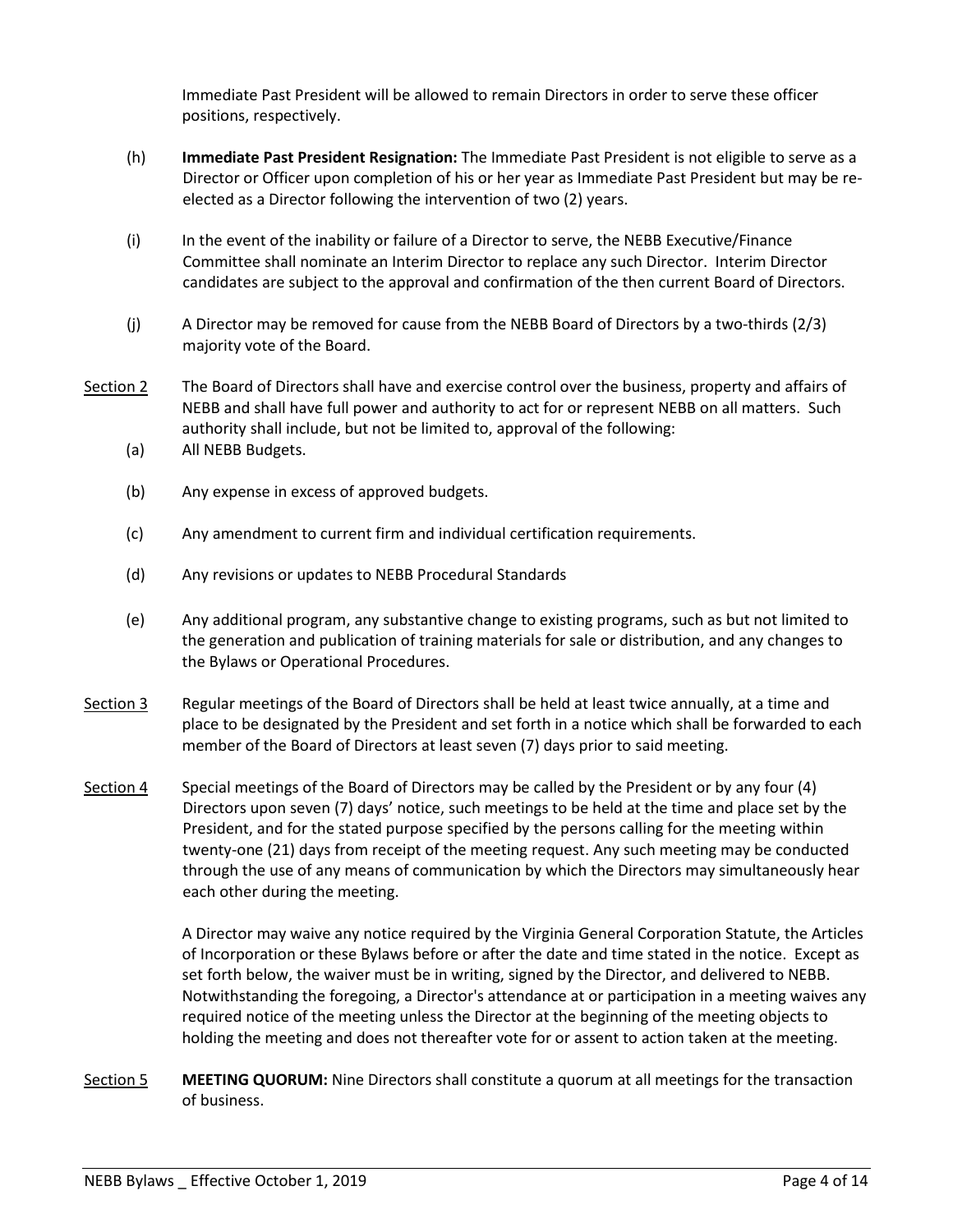- Section 6 At all meetings of the Board of Directors, the vote of two-thirds (2/3) of the Directors present at the meeting at which a quorum is present shall be the act of the Board of Directors for transactional and non-transactional items. An abstaining vote is counted neither for nor against, but the Board member counts in establishing the number of votes required to pass a motion.
- Section 7 Between meetings of the Board of Directors, any question may be submitted to the Board by the President or three (3) members of the Board for action by unanimous written consent. Consents, signed by each Director and stating the action taken or to be taken, must be returned no later than fifteen days after receipt and shall be filed in NEBB's corporate records. The result of any action by consent shall be deemed an act of the Board of Directors by a meeting vote.
- Section 8 The Board of Directors shall serve without compensation but will be reimbursed for ordinary and reasonable expenses incurred in the performance of their duties as authorized and approved by the Board.

## **ARTICLE VI: OFFICERS**

Section 1 The officers of NEBB shall be President; President-Elect; Vice President; Treasurer; Immediate Past President, and Executive Vice President. The President-Elect, Vice President, and Treasurer shall be selected from Directors appointed to the NEBB Board.

> The positions of President and Immediate Past President are not selected; rather, they are filled by succession. The President-Elect shall succeed to the position of President. The President shall succeed to the position of Immediate Past President.

> All officers, with the exception of the Executive Vice President, must be members of the Board of Directors. In the event that a Director is selected, or succeeds to the position of President, President-Elect, Vice President, Treasurer, or Immediate Past President during the last year as a Director, that Director shall be allowed to serve additional years to serve as President, President-Elect, Vice President, Treasurer, or Immediate Past President, respectively.

- (a) The Executive/Finance Committee shall nominate candidates for the offices of President-Elect, Vice President, and Treasurer for election by the Board of Directors. The term of all offices shall be for one (1) year and shall start at the conclusion of the end of year Board of Directors meeting.
- (b) In the event that the President is unable to complete his/her term, the President-Elect will serve the un-expired term and will be eligible to fill his regular term. Similar to the President-Elect, the Vice President and Treasurer will become President-Elect and Vice President respectively and will fill the un-expired terms and will be eligible to fill their regular terms. At the next Board meeting, the Executive/Finance Committee will nominate for Board approval, a Treasurer to fill the unexpired term and will be eligible to fill a regular term as Treasurer.
- (c) In addition to the above-named officers, there shall be an Executive Vice President, a full-time employee of NEBB who serves as a non-voting, ex-officio Officer. He/she shall be responsible for the day-to-day operation of NEBB, reporting to the President.
- Section 2 The President shall have the general supervision over all of the affairs of NEBB, shall be the presiding Officer at all meetings of the Board of Directors and E/FC, and shall make an annual report on the affairs of NEBB to the Board.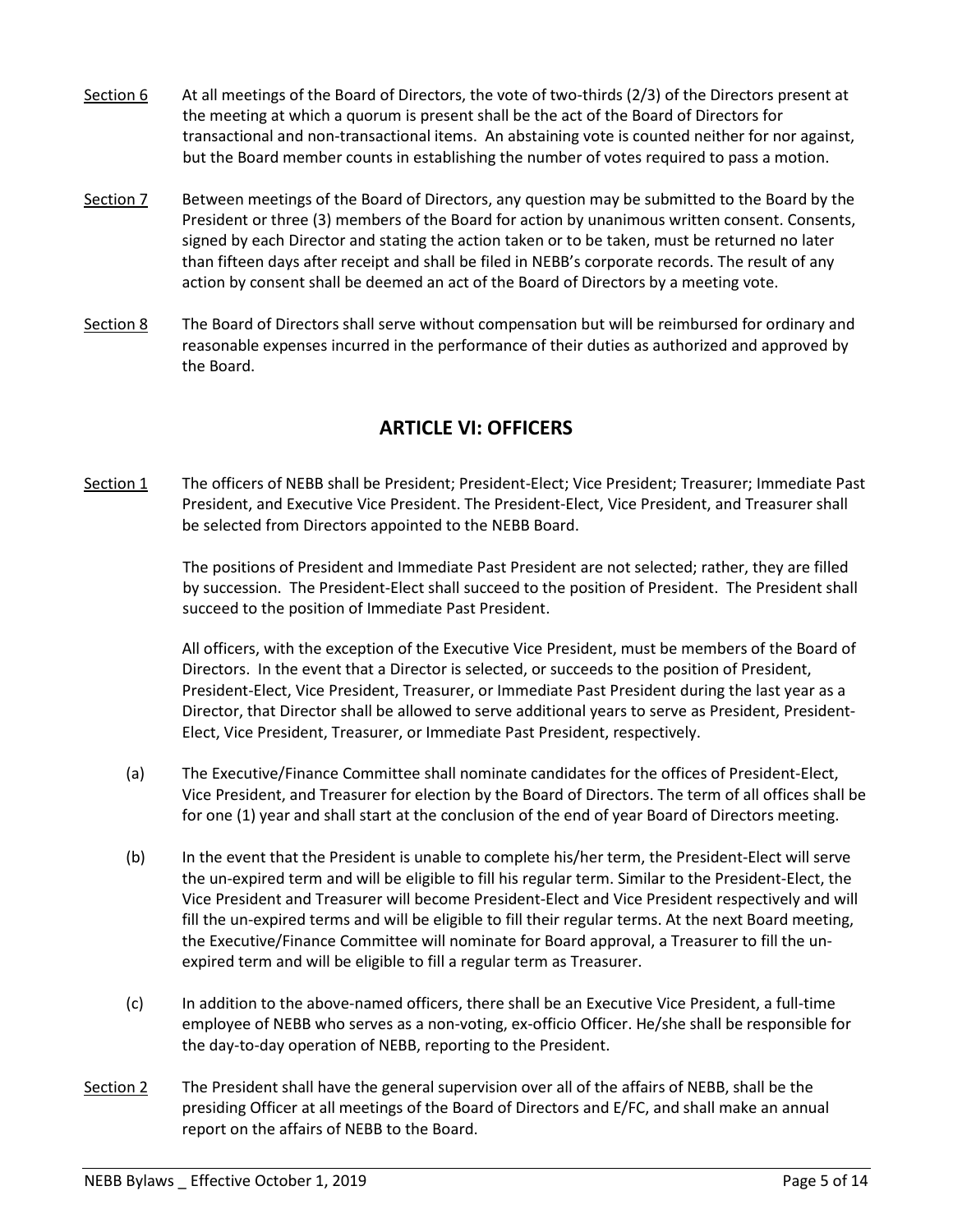- Section 3 In the absence of the President, the President-Elect shall perform the duties of President.
- Section 4 The Executive Vice President shall be responsible for the following:
	- (a) Having charge of the correspondence of NEBB and shall forward copies of correspondence and/or reports to the President, President-elect, Vice President and Treasurer.
	- (b) Recording and Distribution of minutes for Executive/Finance Committee and Board of Director's meetings.
	- (c) Sending out all bills, collecting all monies due to NEBB and immediately depositing the same.
	- (d) Having overall responsibility of the daily management of the National office, including the hiring and firing of staff personnel. Additional employees will not be added to the staff without the express approval of the E/FC.
	- (e) The Executive Vice President will disburse funds to satisfy budgeted expenditures necessary to the operations of NEBB.
	- (f) The Executive Vice President shall also serve as Corporate Secretary for NEBB, authorized to file taxes, annual reports and otherwise address similar items required under state and federal law.
	- (g) If the position of Executive Vice President is vacated for any reason the President shall assume duties and responsibilities until such time the position is filled.
- Section 5 Directors shall at all times have access to the books and files of accounts kept by the Executive Vice President.
- Section 6 The Treasurer shall submit an annual report to the Board of Directors.

Section 7 The Vice President shall also perform the duties of Assistant Treasurer and shall perform the duties of the Treasurer in absence of the Treasurer. The Vice President shall select the NEBB Annual Conference location two (2) years in advance, subject to the approval of the Executive/Finance Committee.

Section 8 The NEBB staff shall be appropriately bonded with the premiums to be paid by NEBB.

#### **ARTICLE VII: STANDARDS COUNCIL**

- Section 1 NEBB shall establish a NEBB Standards Council and create the NEBB Procedures for American National Standards. The scope is to develop and maintain consensus standards for testing, adjustment, and commissioning of building systems. Appointed by the NEBB Board of Directors, the NEBB Standards Council shall provide for the administration of the NEBB standards development process.
- Section 2 The NEBB Standards Council, NEBB's consensus body, shall have the authority to initiate a project to develop, reaffirm, revise, or withdraw a standard, with the approval of the NEBB Board of Directors.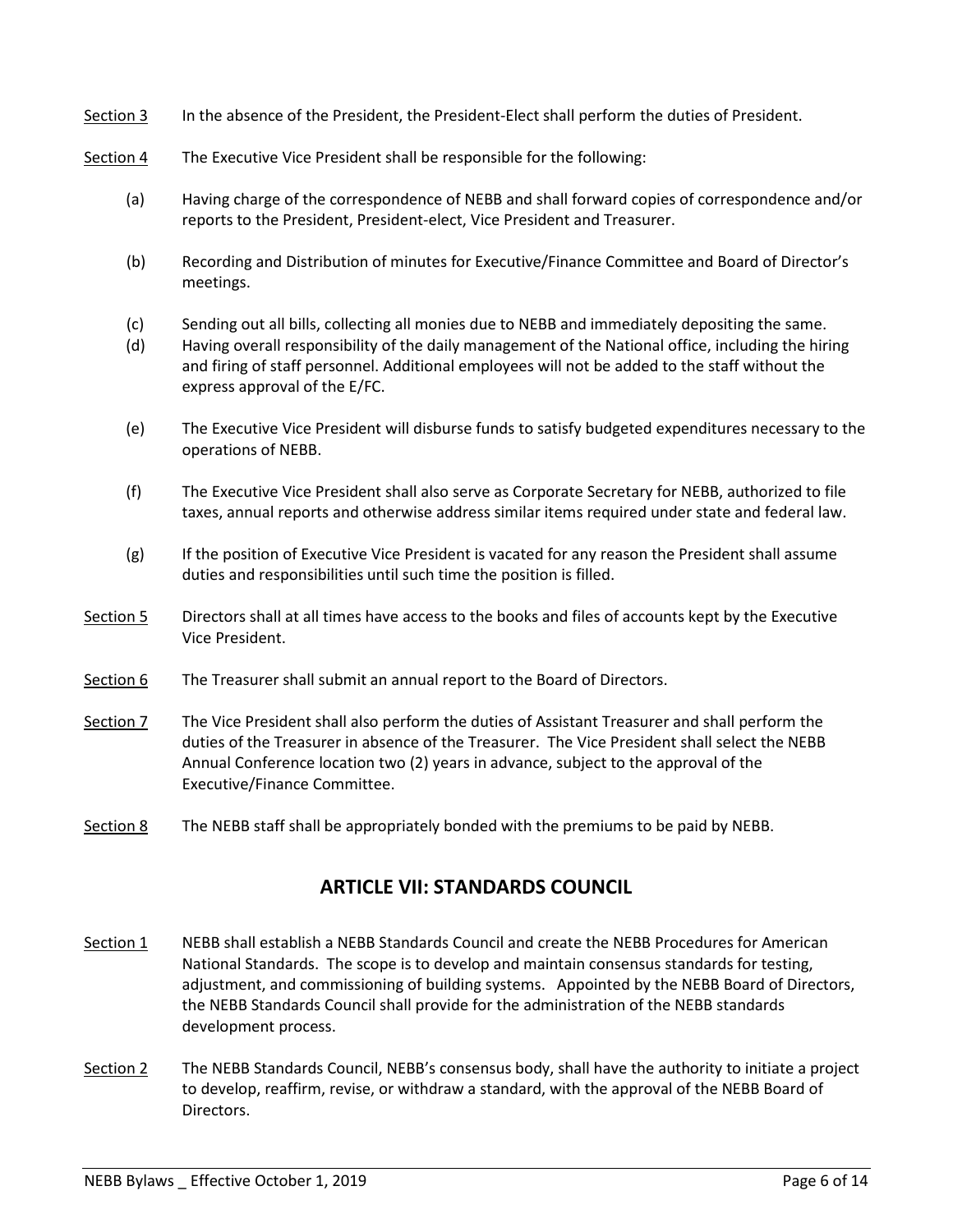- Section 3 The NEBB Procedures for American National Standards shall govern the activities of NEBB related to the development, reaffirmation, revision, and withdrawal of American National Standards for testing, adjustment, and commissioning of building systems.
- Section 4 The NEBB Standards Council shall be the issuer of standards for NEBB. The NEBB Standards Council shall be responsible for applying these Procedures to the administration of standards committees of NEBB. The NEBB Standards Council shall perform those duties assigned by these Procedures and other duties as may be assigned to it by the NEBB Board of Directors.
- Section 5 The Standards Council will have a Chairman, a Vice Chairman, and additional members as mandated by the NEBB Procedures for American National Standards. The Standards Council Chairman and Vice Chairman shall be selected to serve a two (2) year term by the NEBB Board of Directors. Committee members shall be nominated by the Chairman of the Standards Council and shall be approved by the NEBB Board of Directors to serve a two (2) year term. All Standards Council position terms begin immediately at the conclusion of the end of year Board of Directors meeting. Members, including the Vice Chairman, shall not serve more than three (3) consecutive two (2) year terms but may be re-appointed following the intervention of two (2) years. There shall be no term limits on the length of time the Standards Council Chairman serves. Partial term service as an Interim member, Interim Chairman, or Interim Vice Chairman shall not be counted against the term limits established. A Standard Council Chair, Vice Chair, or member may be removed for cause from the Standards Council by a two-thirds (2/3) majority vote of the NEBB Board of Directors.
- Section 6 NEBB Standards Committees shall be established and appointed by the NEBB Board of Directors. A Chairman and Vice Chairman for each NEBB Standards Committee shall be appointed by the NEBB Board of Directors from nominees submitted by the Standards Council. Committee members shall be nominated by the Chair of the respective committee and shall be approved by the NEBB Board of Directors to serve until a successor is selected and ready to serve, or until the respective standards committee has completed its assigned project. NEBB Standards Council members, including the Chairman and Vice Chairman, are not eligible to serve on NEBB Standards Committees. A NEBB Standards Committee Chairman, Vice Chairman, or member may be removed for cause from the committee by a two-thirds (2/3) majority vote of the NEBB Board of Directors.
- Section 7 Funding for the Standards Council will be as approved by the NEBB Board of Directors and as indicated in annual budgets. Specific project tasking will be allocated and funded per the direction of the NEBB Board of Directors.
- Section 8 The NEBB Standards Council shall submit a bi-annual report to the NEBB Board of Directors.

### **ARTICLE VIII: STANDING COMMITTEES**

- Section 1 NEBB shall establish the following standing committees:
	- (a) Committee Chairmen's Committee shall be responsible to the Board of Directors for the following:
		- 1. The Committee Chairmen's Committee will be comprised of the members of the E/FC and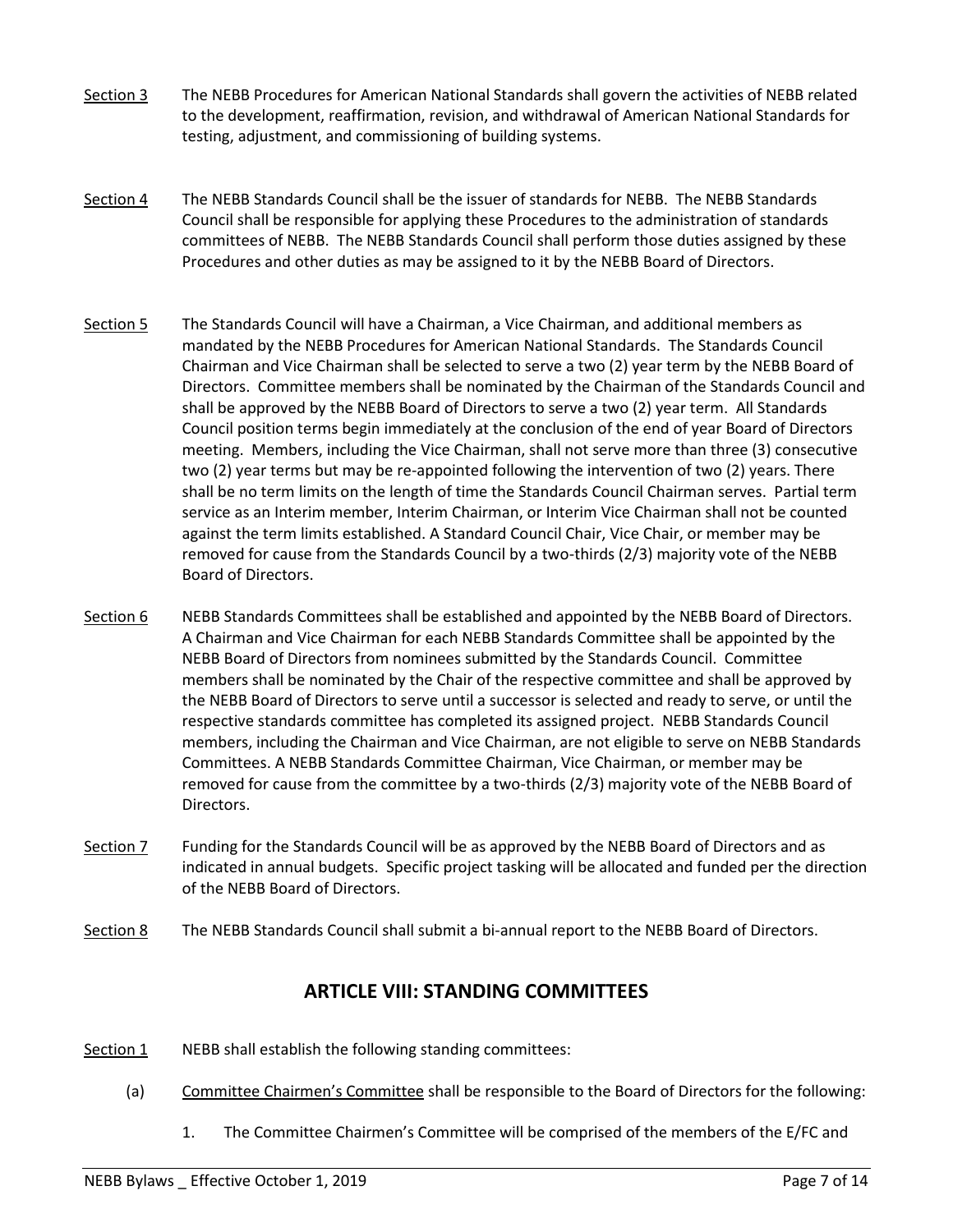the chairmen of each committee. The President-Elect is the chairman of this committee.

- 2. The Committee should meet a minimum of four (4) times each year, preferably via teleconference.
- 3. Providing a forum for committee chairmen to meet and discuss plans that may have an impact on other committees.
- 4. Joint ventures between committees developed in these meetings shall be presented to the Board for approval.
- 5. Other duties as required by the Board of Directors.
- (b) Chapter Affairs Committee shall be responsible to the Board of Directors for the following:
	- 1. Investigating and making recommendations on all firm and individual applications that fail to receive a recommendation for firm certification or recertification by a chapter.
	- 2. Recommending disciplinary or remedial action as required by the Board of Directors for firms in all NEBB disciplines.
	- 3. Maintaining contact with local Chapters.
	- 4. Updating and monitoring the NEBB Quality Assurance Program.
	- 5. Other duties as required by the Board of Directors.
	- 6. The chair of this committee shall be a NEBB Certified Professional employed by a NEBB Certified Firm.
	- 7. The Executive Vice President will serve, ex-officio, as a non-voting member of the Chapter Affairs Committee.
- (c) Testing & Balancing Committee shall be responsible to the Board of Directors for the following:
	- 1. Preparing and updating instrument requirements for Testing Adjusting and Balancing firm certification.
	- 2. Developing technical TAB seminars for presentation at the NEBB Annual Conference and for periodic sale to the public based on demand.
	- 3. Promulgating appropriate technical literature and related testing material to provide for the continuing education in Testing Adjusting and Balancing.
	- 4. Other duties as required by the Board of Directors.
	- 5. The chair of this committee shall be a TAB Certified Professional employed by a NEBB Certified Firm.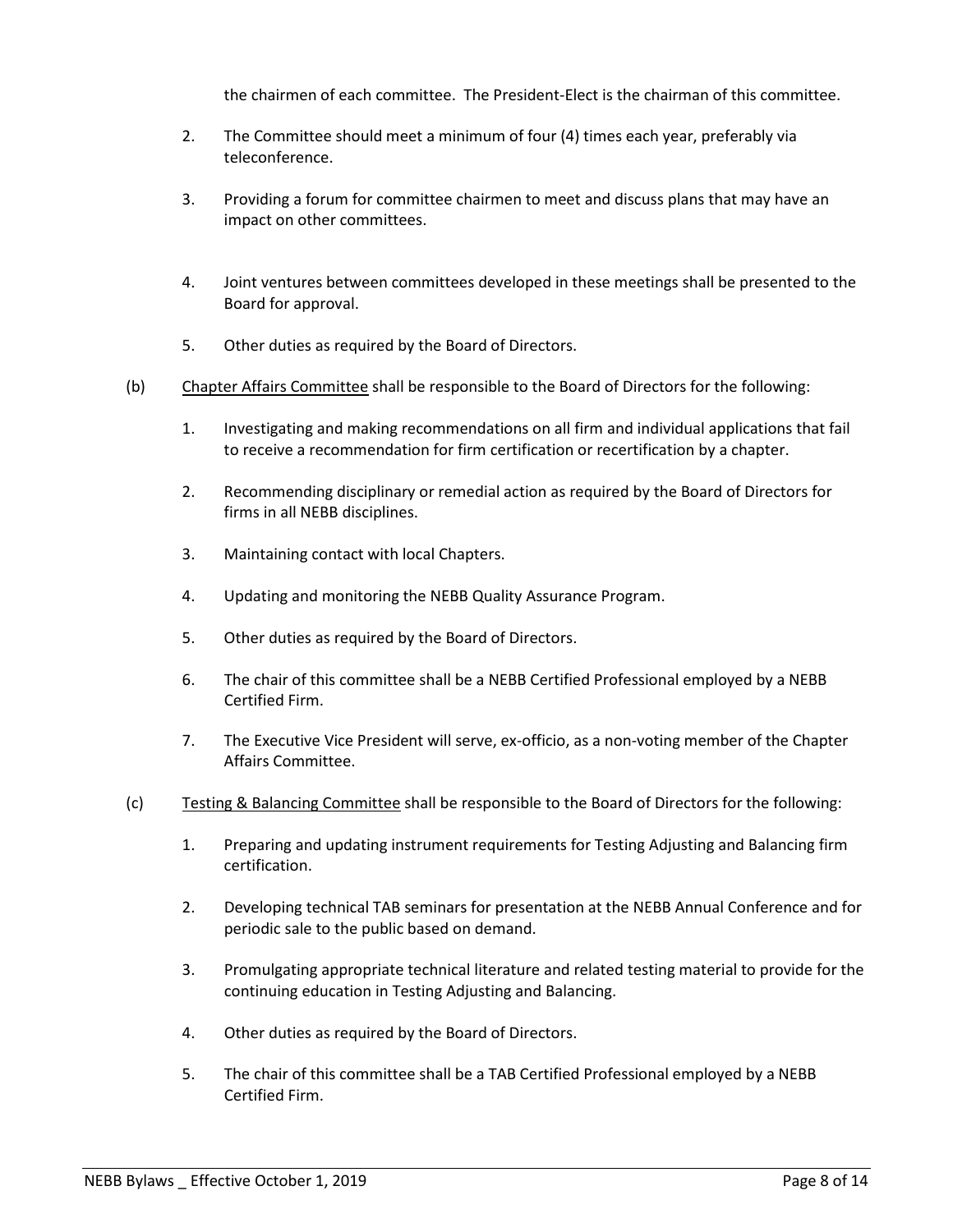- (d) Sound & Vibration Committee(s) shall be responsible to the Board of Directors for the following:
	- 1. Preparing and updating instrument requirements for the Sound Measurement and Vibration Measurement firm certifications.
	- 2. Developing technical S&V seminars for presentation at the NEBB Annual Conference and for periodic sale to the public based on demand.
	- 3. Promulgating appropriate technical literature and related testing material to provide for the continuing education in Sound or Vibration Measurement Testing.
	- 4. Other duties as required by the Board of Directors.
	- 5. The chair of this committee shall be a S&V Certified Professional employed by a NEBB Certified Firm.
- (e) Cleanroom Performance Testing Committee shall be responsible to the Board of Directors for the following:
	- 1. Preparing and updating instrument requirements for Cleanroom Performance Testing firm certification.
	- 2. Developing technical CPT seminars for presentation at the NEBB Annual Conference and for periodic sale to the public based on demand.
	- 3. Promulgating appropriate technical literature and related testing material to provide for the continuing education in Cleanroom Performance Testing.
	- 4. Other duties as required by the Board of Directors.
	- 5. The chair of this committee shall be a CPT Certified Professional employed by a NEBB Certified Firm.
- (f) Building Systems Commissioning Committee shall be responsible to the Board of Directors for the following:
	- 1. Preparing and updating instrument requirements for Building Systems Commissioning and Retro-Commissioning firm certifications.
	- 2. Developing technical BSC and Retro Cx seminars for presentation at the NEBB Annual Conference and for periodic sale to the public based on demand.
	- 3. Promulgating appropriate technical literature and related testing material to provide for continuing education in Building Systems Commissioning and Retro Building Systems Commissioning.
	- 4. Other duties as required by the Board of Directors.
	- 5. The chair of this committee shall be a BSC Certified Professional employed by a NEBB Certified Firm.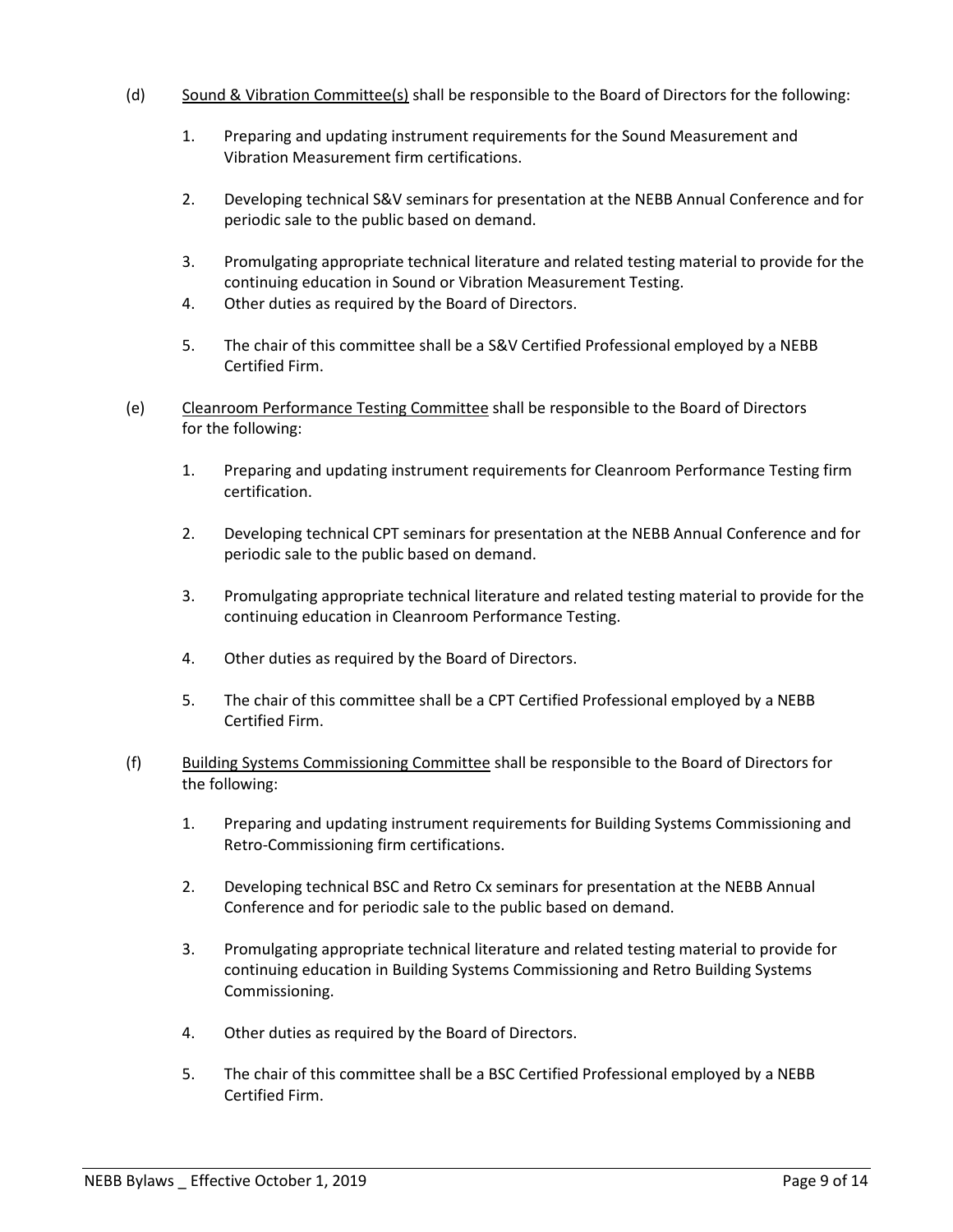- (g) Fume Hood Committee shall be responsible to the Board of Directors for the following:
	- 1. Preparing and updating instrument requirements for Fume Hood Performance Testing firm certification.
	- 2. Developing technical FHT seminars for presentation at the NEBB Annual Conference and for periodic sale to the public based on demand.
	- 3. Promulgating appropriate technical literature and related testing material to provide for continuing education in Fume Hood Testing.
	- 4. Other duties as required by the Board of Directors.
	- 5. The chair of this committee shall be a FHT Certified Professional employed by a NEBB Certified Firm.
- (h) Marketing Committee shall be responsible to the Board of Directors for the following:
	- 1. Developing and updating marketing materials and promotional programs.
	- 2. Preparing articles for NEBB publications.
	- 3. Developing a Speakers Bureau and related materials for promotional activities.
	- 4. Other duties as required by the Board of Directors.
	- 5. The chair of this committee shall be a Certified Professional employed by a NEBB Certified Firm.
- (i) Building Enclosure Testing Committee shall be responsible to the Board of Directors for the following:
	- 1. Preparing and updating instrument requirements for Building Enclosure Testing firm certification.
	- 2. Developing technical BET seminars for presentation at the NEBB Annual Conference and for periodic sale to the public based on demand.
	- 3. Promulgating appropriate technical literature and related testing material to provide for continuing education in Building Enclosure Testing.
	- 4. Other duties as required by the Board of Directors.
	- 5. The chair of this committee shall be a BET Certified Professional employed by a NEBB Certified Firm.
- (j) Executive/Finance Committee shall be comprised of the President, President-Elect, Vice President, Treasurer, and Immediate Past President. The Executive Vice President shall serve, ex-officio, as a non-voting member of the Committee.

The Executive/Finance Committee shall be responsible to the Board of Directors for the following: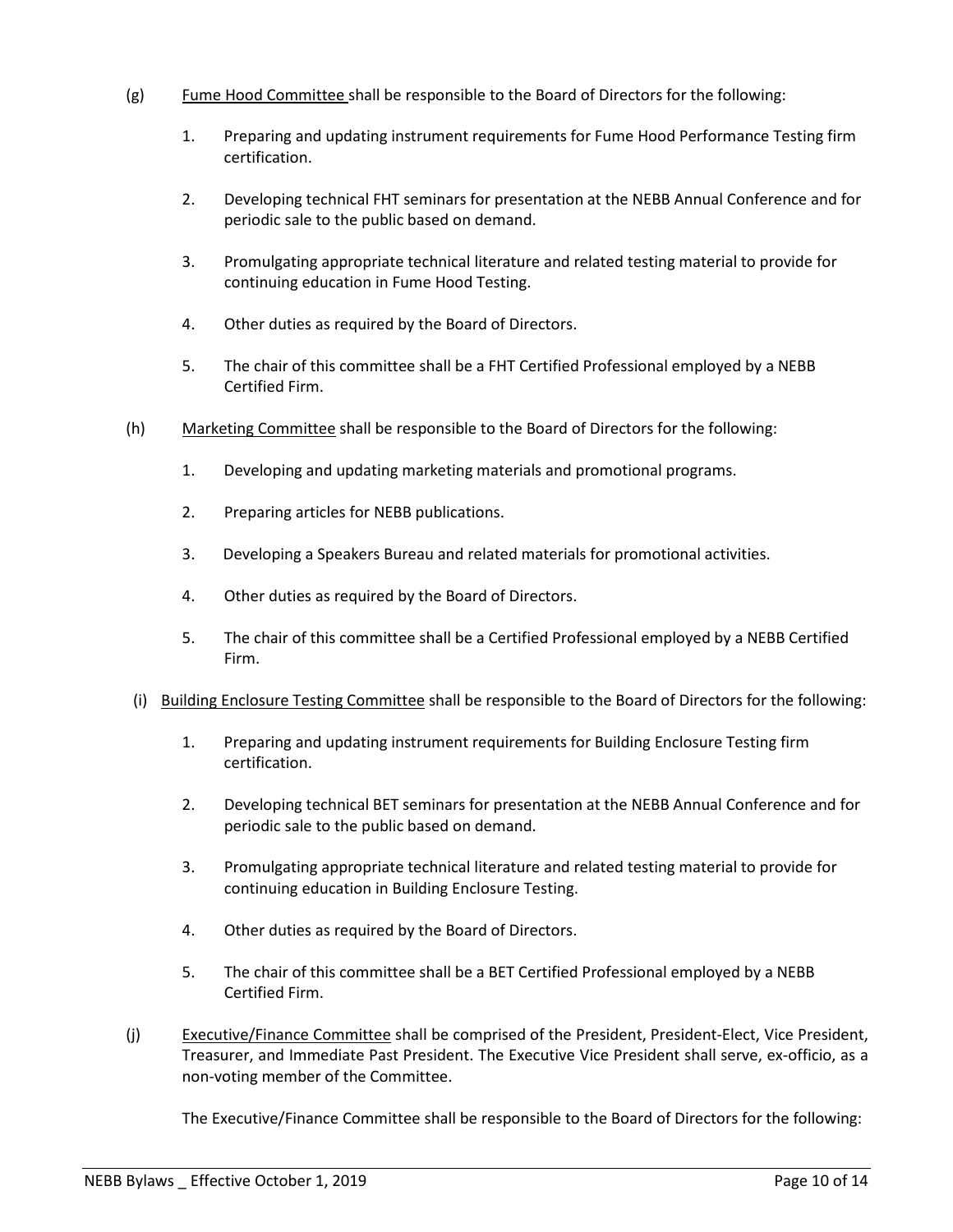- 1. Developing budgets.
- 2. Reviewing investments of funds.
- 3. Reviewing and making recommendations for capital purchases.
- 4. Developing and updating overall goals and objectives for NEBB.
- 5. Proposing fees.
- 6. Monitoring and managing through the Executive Vice President, staff activities and functions.
- 7. Nominating Director and Officer candidates.
- 8. Securing and managing the resources necessary to meet NEBB's ongoing needs including training facilities and the like.
- 9. Additionally, the Executive/Finance Committee shall authorize the Executive Vice President to employ such persons necessary to manage the association, establish their duties, and fix their compensation. The Executive/Finance Committee shall have the right to hire and fire the Executive Vice President upon approval of the Board of Directors.
- 10. In conjunction with the standing committees, Councils, and, the Executive/Finance Committee will develop and recommend budgets.
- 11. The Executive/Finance Committee shall at all times have access to the books and files of accounts kept by the staff and outside sources.
- 12. The Executive/Finance Committee, working in conjunction with the staff, shall conduct budget reviews and release financial reports to the Board at least four (4) times annually.
- 13. Monthly financial statements will be shared with the Executive/Finance Committee monthly.
- 14. The Executive/Finance Committee shall supervise the preparation of the annual review conducted by an independent accounting firm.
- 15. Other duties as required by the Board of Directors.
- (k) Title 24 Committee shall be responsible to the NEBB Board of Directors for the following:
	- 1. Communicating and interacting with the State Department responsible for the Title 24 Program, e.g., California Energy Commission (CEC).
	- 2. Maintaining NEBB's application and status as an Acceptance Test Technician Certification Provider (ATTCP).
	- 3. Writing and submitting NEBB's annual report to the proper State Department.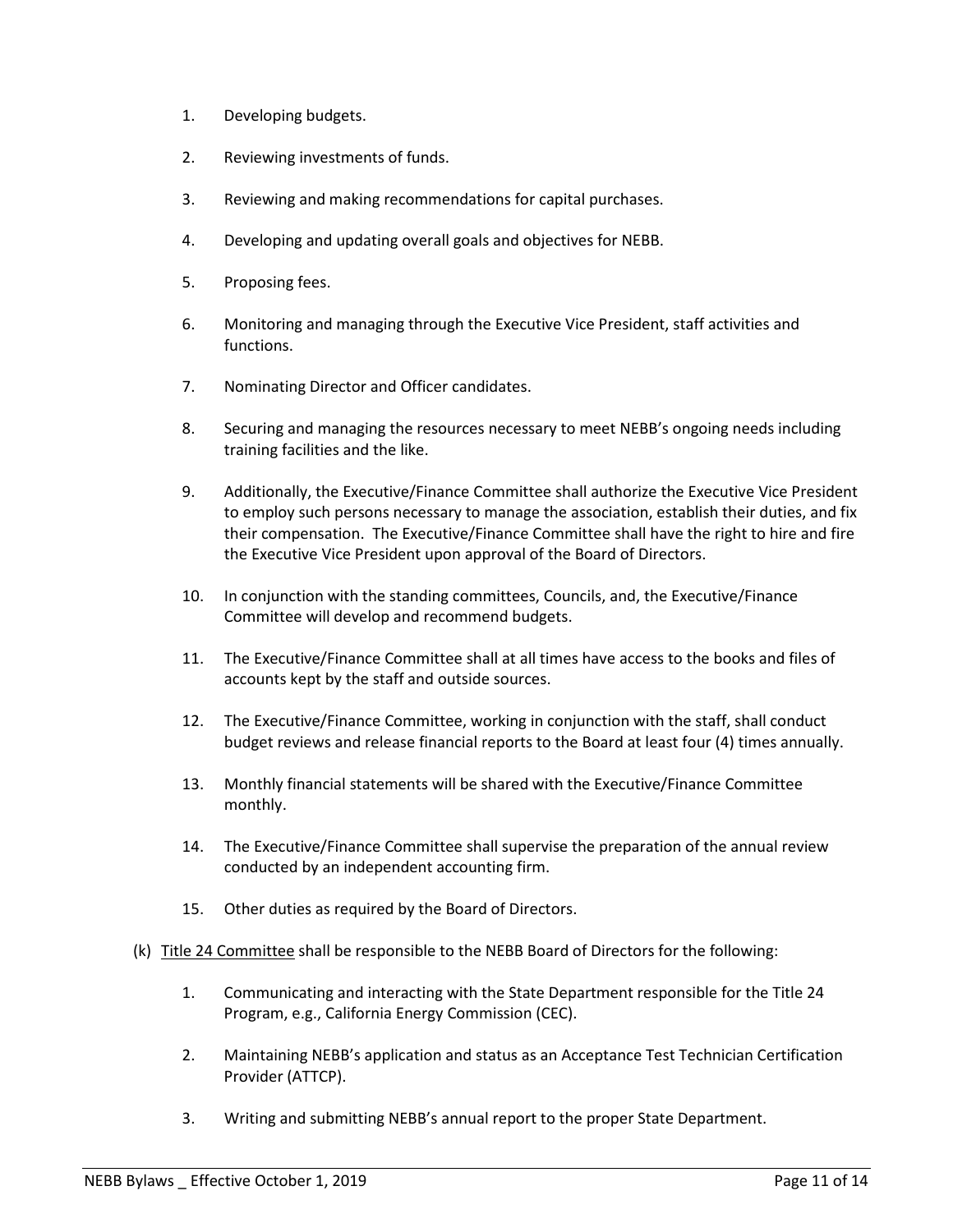- 4. Attending meetings held by the State in regard to any potential ATTCP change.
- 5. Developing and updating training to meet the changes to the code.
- 6. Maintaining contract and details between other agencies involved in NEBB's ATTCP application, e.g., ESCO, Brownson Technical School, or any other group engaged in order to maintain NEBB's application requirements.
- 7. Other duties as required by the Board of Directors.
- 8. The Chair of this Committee shall be a NEBB Certified Professional employed by a NEBB Certified Firm.
- (l) Exam Development Committee shall be responsible to the NEBB Board of Directors for the following:
	- 1. Development and maintenance of NEBB exams, with Subject Matter Expert support.
	- 2. Development and maintenance of discipline BoKs, with Technical Committee support.
	- 3. Oversight and management of the Subject Matter Experts
	- 4. In conjunction with Technical Committees, conduct a job task analysis study for each discipline periodically, to ensure the assessment content is still relevant with the publication of each new procedural standard
	- 5. Assist the Executive Vice President with exam complaints and test taker issues
	- 6. Provide a quarterly report to the Board of Directors
	- 7. Other duties as required by the Board of Directors
	- 8. The chair of this committee shall be a NEBB Certified Professional employed by a NEBB Certified Firm.
- Section 2 The Executive/Finance Committee shall appoint other committees, except those committees under the oversight of the NEBB Board of Directors.
- Section 3 Committee Chairs, , shall be nominated by the Executive/Finance Committee to serve a one (1) year term, subject to approval by the Board of Directors. Committee Chair terms begin immediately at the conclusion of the end of year Board of Directors meeting. There shall be no term limits on the length of time the Committee Chair serves.
- Section 4 Committee members shall be nominated by the Chair of the respective committee and shall be approved by the Board of Directors to serve for two (2) years. Terms will commence upon approval by the Board of Directors following the end of year Board of Directors meeting but no later than January 1st. Committee members shall not serve more than three (3) consecutive 2 year terms. In the event that a committee member is selected to serve on the Board of Directors, he/she shall be allowed to serve additional years on a committee if appointed. The Committee Chair shall implement a policy where possible to appoint at least one (1) new committee member per year. Committee staffing motions are due to the Board of Directors every year for approval/concurrence indicating membership and years of service for each member.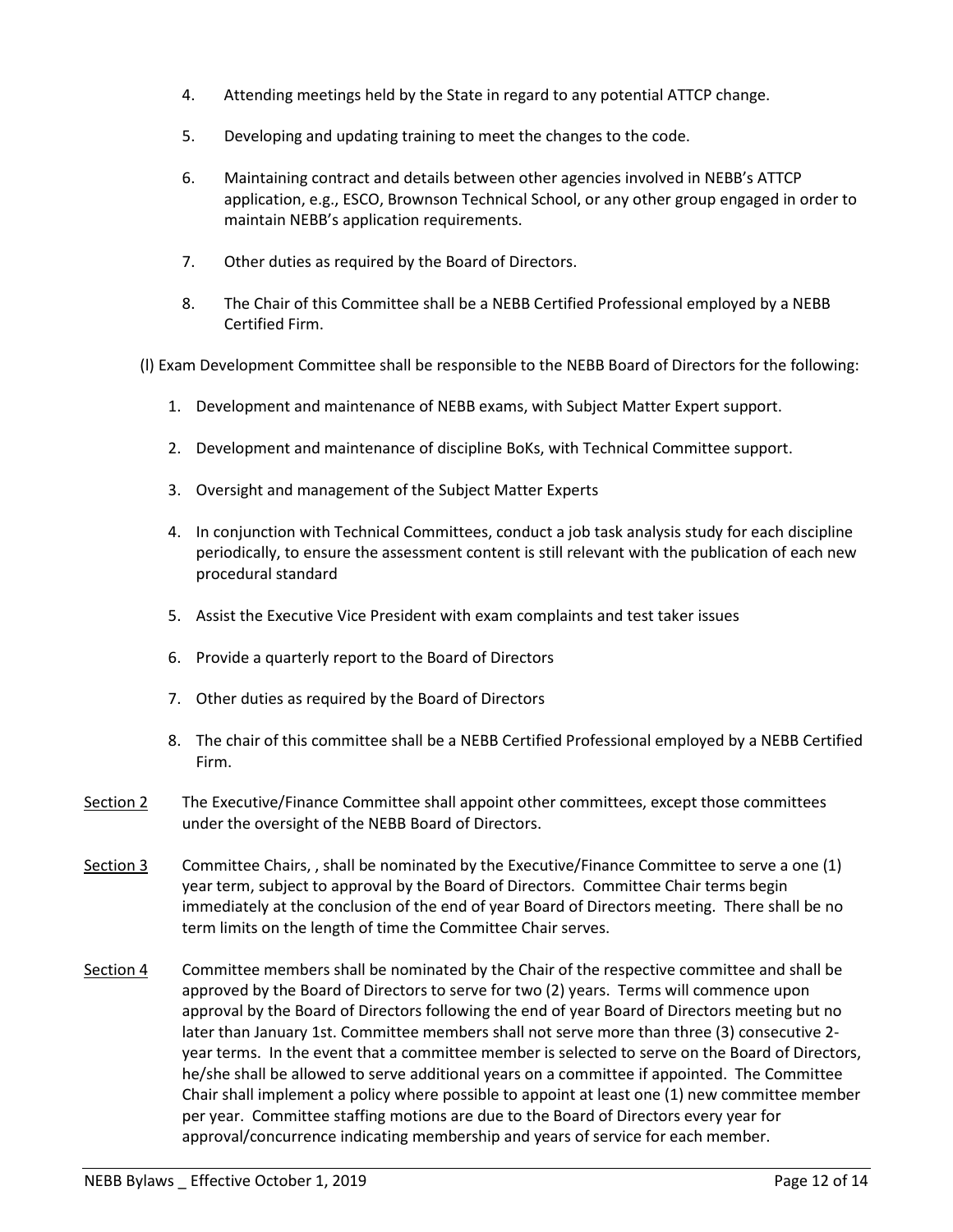- Section 5 Committee business shall be conducted by vote, with a simple majority of voting members required for approval. A quorum of the committee is achieved when two-thirds (2/3) of the voting members of the committee are present.
- Section 6 A Committee Chair or committee member may be removed for cause from the committee by a two-thirds (2/3) majority vote of the NEBB Board of Directors.

## **ARTICLE IX: CHAPTERS**

- Section 1 NEBB shall establish regional Chapters as needed to implement and promote the programs organized under the direction of NEBB. The duties of these Chapters shall as defined in the Operational Procedures.
- Section 2 No Chapter shall establish any requirements that inhibit the certification of individuals including the charging of fees to certified individuals. Chapters may not establish additional certification fees or establish additional training requirements for individual Certified Professional and/or Certified Technicians. Chapter fees for Certified Firms may not be assessed based on disciplines; or based on the number of Certified Professionals and/or Certified Technicians employed by a Certified Firm; and all fees must be assessed equally to all Certified Firms within the Chapter. Attendance fees for Chapter seminars or optional events; or practical examination fees, are not considered additional individual certification fees under this limitation.
- Section 3 NEBB shall have the right to withdraw the charter from any Chapter that it finds is not fulfilling its duties as listed above or whose continued affiliation is otherwise prejudicial to the best interests of NEBB. Chapters shall agree to this provision as condition of their acceptance of a Charter. NEBB maintains the right to assign or reassign all or part of the geographical area that a Chapter represents.

## **ARTICLE X: FIRM CERTIFICATION**

The Board of Directors shall establish requirements for firm certification and issue firm certification credentials to firms that meet these requirements. These requirements, including provisions for probation, suspension, administrative charges, and decertification, shall be published by the Board of Directors, which shall have authority to amend the same. The Board of Directors is authorized to require binding arbitration for the resolution of any claim arising from the probation, suspension or decertification of a firm. The powers and responsibilities of the Board of Directors with respect to firm certification, suspension, decertification, and termination shall be set forth in the NEBB Operational Procedures.

### **ARTICLE XI: INDEMNIFICATION**

NEBB shall indemnify any person who is or was an Officer, Director, agent or employee, or who is or was serving at the request of NEBB as an Officer, Director, agent or employee. Said indemnification shall be against all costs and expenses including, but not by way of limitation, attorney's fees, judgments, fines and amounts paid in settlement actually and reasonably incurred by him with respect to any threatened, pending or completed action, suit or proceeding against him/her by reason of the fact that he is or was an Officer, Director, agent or